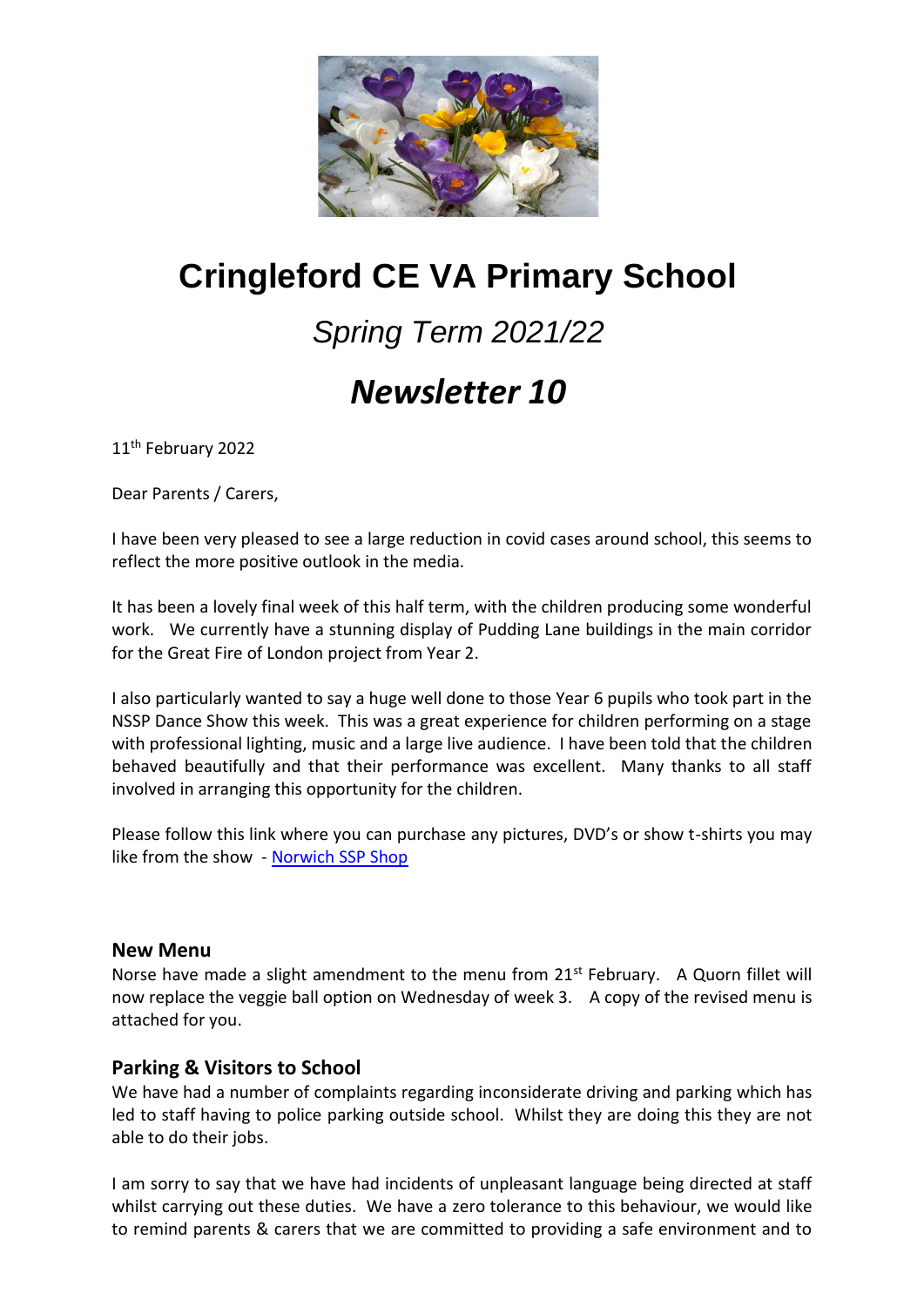setting a good example by being professional and courteous. Visitors are welcome at this school. If you have any concerns we will always listen and seek to address them.

Please be aware, however, that abusive, threatening or violent behaviour will not be tolerated. Visitors behaving in this way are likely to be removed from the school and legal action may be taken. The headteacher is fully supported by our governors in preventing violence and abuse towards staff.

#### **Lost Property**

Whilst Covid-19 restrictions prevented parents & carers from being able to go onto the playgrounds, the lost property tubs had been located in the office lobby. These will now return to the end of each Key Stage corridor from next half term.

Please ensure that every item of clothing, bags, water bottles etc are clearly named so we can return lost property to its rightful owner. Any items found without names will be placed in lost property, please check these for any missing items at the end of the school day.

#### **Safer Internet Day**

Tuesday 8th was Safer Internet Day and the theme for this year was "All fun and games?" With this is mind, we have included some advice from the IWF (Internet Watch Foundation) about how to have conversations about internet use and gaming along with their family agreement regarding the use of the internet. Their suggestion is to :

**T - TALK** to your children about what they do online, start the conversation and listen to their views, and concerns.

**A** - **AGREE** ground rules about the way you use technology as a family. <https://talk.iwf.org.uk/agree-ground-rules/>

**L** - **LEARN** about the platforms and apps your child loves. Take an interest in their online life. <https://talk.iwf.org.uk/learn-about-platforms/>

**K** - **KNOW** how to use tools, apps, and settings that can help to keep your child safe online. <https://talk.iwf.org.uk/know-how-to-use-settings/>

We have also attached the SWGfL's checklists for Roblox and TikTok. They say "these will help you understand the ins and outs of these social media platforms and provide the information you need about keeping safe."

#### **School Reading Challenge**

The School Reading Challenge will be running from Monday  $22^{nd}$  February – Monday  $28^{th}$ March. At our school we are passionate about encouraging children to learn to love reading. We want children to be inspired by books and stories and to love 'Reading for Pleasure'. In addition, we know that the academic performance of children is closely linked to their engagement with reading – the more engaged they are, the better they perform academically.

Further information about this challenge will follow when we return after half term.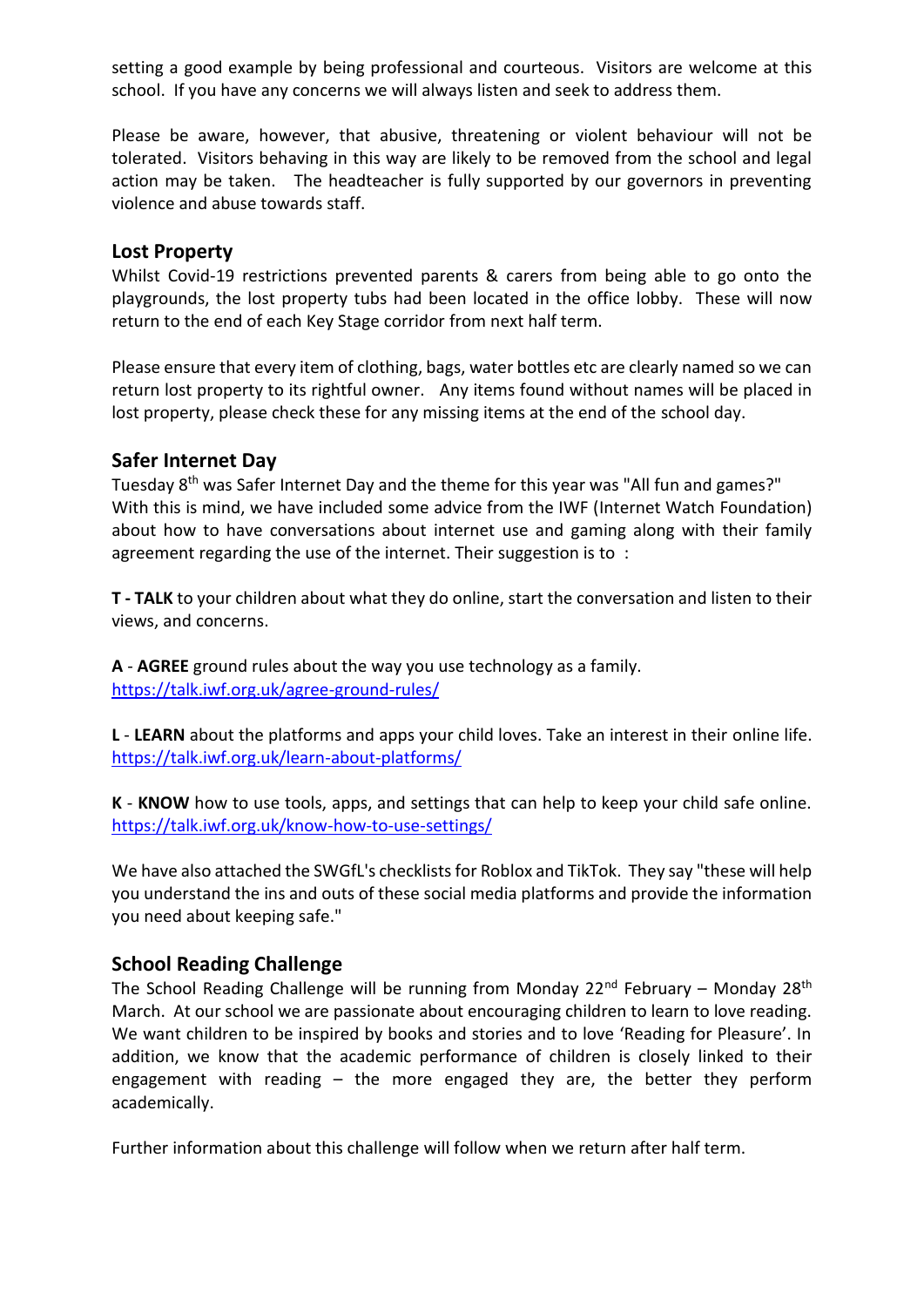#### **World Book Day**

Thursday 3rd March is World Book Day and we will be inviting children to come to school dressed either as their favourite character from a book or in their pyjamas with a copy of their favourite book.

#### **PTA Update**

Please find attached details of upcoming PTA fundraising events. There will be a 'bring and buy' bookshop sale on 2<sup>nd</sup> March and details about Two's Day' on 22.2.22.

#### **Attachments :**

PTA - Bring & Buy Bookshop PTA - Two's Day 22.2.22 SWGfL's checklist

I hope you all have a great half term break and that this wonderful spring weather continues.

Kind regards

J. Humphrey

Mrs J. Humphrey Headteacher

### **Calendar 2021 - 2022**

#### **14 – 18 Feb Half term break**

- **21 Feb Back to school**
- 21 Feb Year 4 trip to Norwich Castle
- 22 Feb PTA 'Two's Day'
- 22 Feb 28 Mar School Reading Challenge
- 23 Feb Class Assembly Year 2 Nightingales (9.10 a.m.)
- 24 Feb Year 5 trip to Strangers Hall
- 2 Mar Class Assembly Year 5 Hawks (9.10 a.m.)
- 2 Mar PTA Bring & Buy Book Sale
- 3 Mar World Book Day
- 16 Mar Class Assembly Year 1 Puffins (9.10 a.m.)
- 30 Mar Class Assembly Year 3 Swallows (9.10 a.m.)
- **1 Apr Term ends**